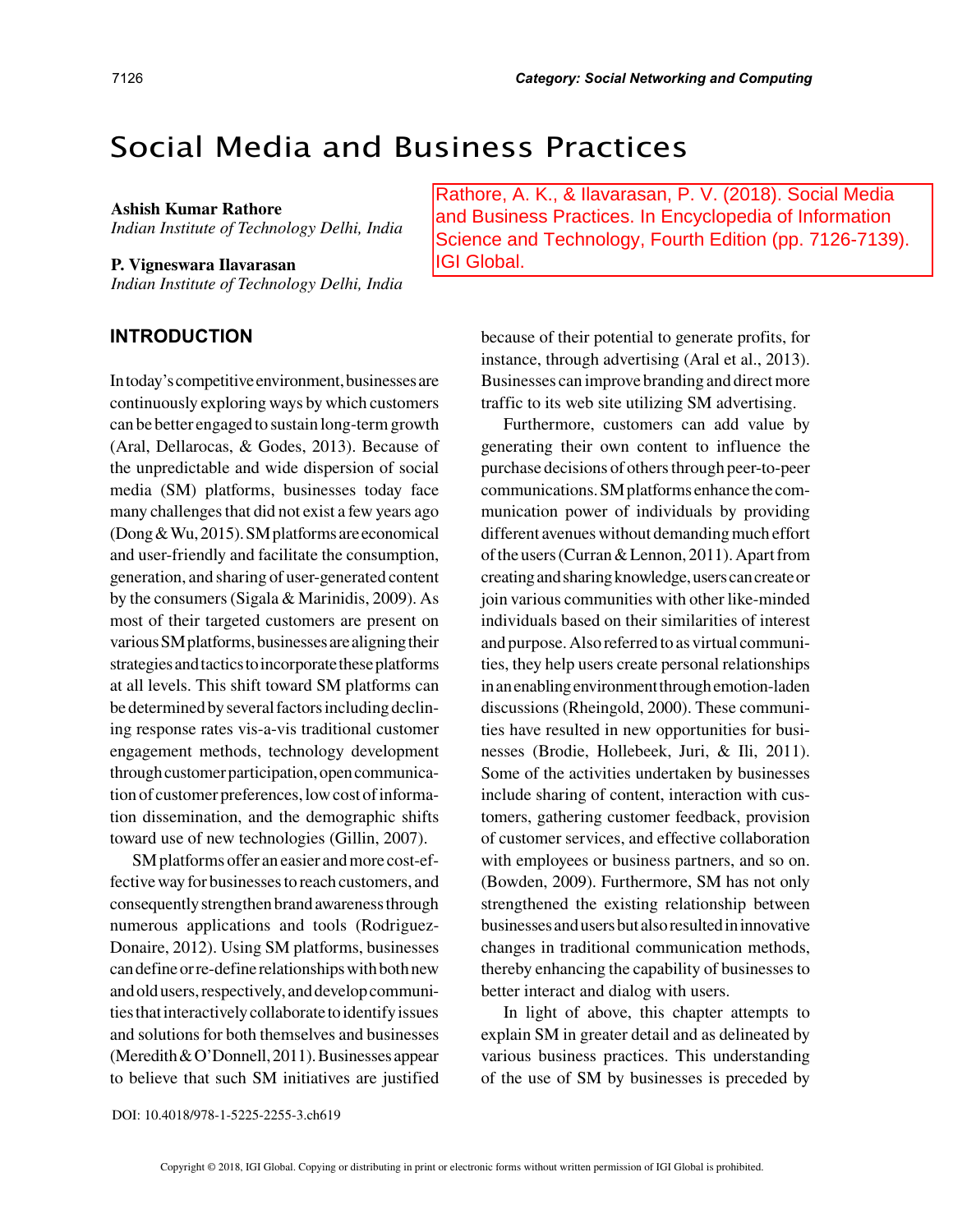a discussion on the definition of SM platforms, their different types, and the associated business models.

### **BACKGROUND**

### **Social Media**

The definition of SM has been evolving over a period of time. According to Terry (2009), it refers to "digital technologies emphasizing user-generated content or interaction" (p. 508). User-generated content supported through SM is "a mixture of fact and opinion, impression and sentiment, founded and unfounded titbits, experiences, and even rumor" (Blackshaw & Nazzaro, 2006: 4). The content available on these SM platforms consists of various pieces of online information which are generated and shared by users about brands, products, and services. Often SM is referred to by its channel characteristics, either identifying directionality of messages (Kent, 2013) or using particular tools such as Facebook or Twitter for engagement and communication (Howard & Parks, 2012).

Although there is a lack of a formal and concise definition, SM is often defined as Internet-based applications that transmit user-generated content. Some definitions are simply based on the nature of communication in SM. For instance, Russo, Watkins, Kelly, and Chan (2008: 22) explain SM as "those that facilitate online communication, networking, and/or collaboration." Kaplan and Haenlein (2010: 61) offer a similarly definition of SM as "a group of Internet based applications that build on the ideological and technological foundations of Web 2.0, and that allow the creation and exchange of User Generated Content." In the same manner, Lewis (2009: 2) noted that SM simply serves as a "label for digital technologies that allow people to connect, interact, produce, and share content."

In addition, Aula (2010: 43) defines SM as a place where customers can communicate directly with their favorite organizations and gather more information about the organizations' products instead of simply providing a platform for individuals to stay in touch with their family and friends.

These definitions could easily be applied to other communication technologies, such as email, thereby missing the unique technological character that distinguishes SM.

Furthermore, a more extended and complex definition of SM is as follows:

*(a) the information infrastructure and tools used to produce and distribute content; (b) the content that takes the digital form of personal messages, news, ideas, and cultural products; and (c) the people, organizations, and industries that produce and consume digital content (Howard and Parks, 2012: 362).*

#### Kent (2010: 645) broadly defined SM as

*any interactive communication channel that allows for two-way interaction and feedback, further by their potential for real-time interaction, reduced anonymity, a sense of propinquity, short response times, and the ability to "time shift," or engage the social network whenever it suits each particular member.*

The definitions become broader by combining SM and social network sites (SNSs). Boyd and Ellison (2007: 211) seminally defined SNSs as

*web-based services that allow individuals to (1) construct a public or semi-public profile within a bounded system, (2) articulate a list of other users with whom they share a connection, and (3) view and traverse their list of connections and those made by others within the system.*

The social network is "one of the most typical features of social media in addition to the content aspect" (Enders, Hungenberg, Denker, & Mauch, 2008: 200).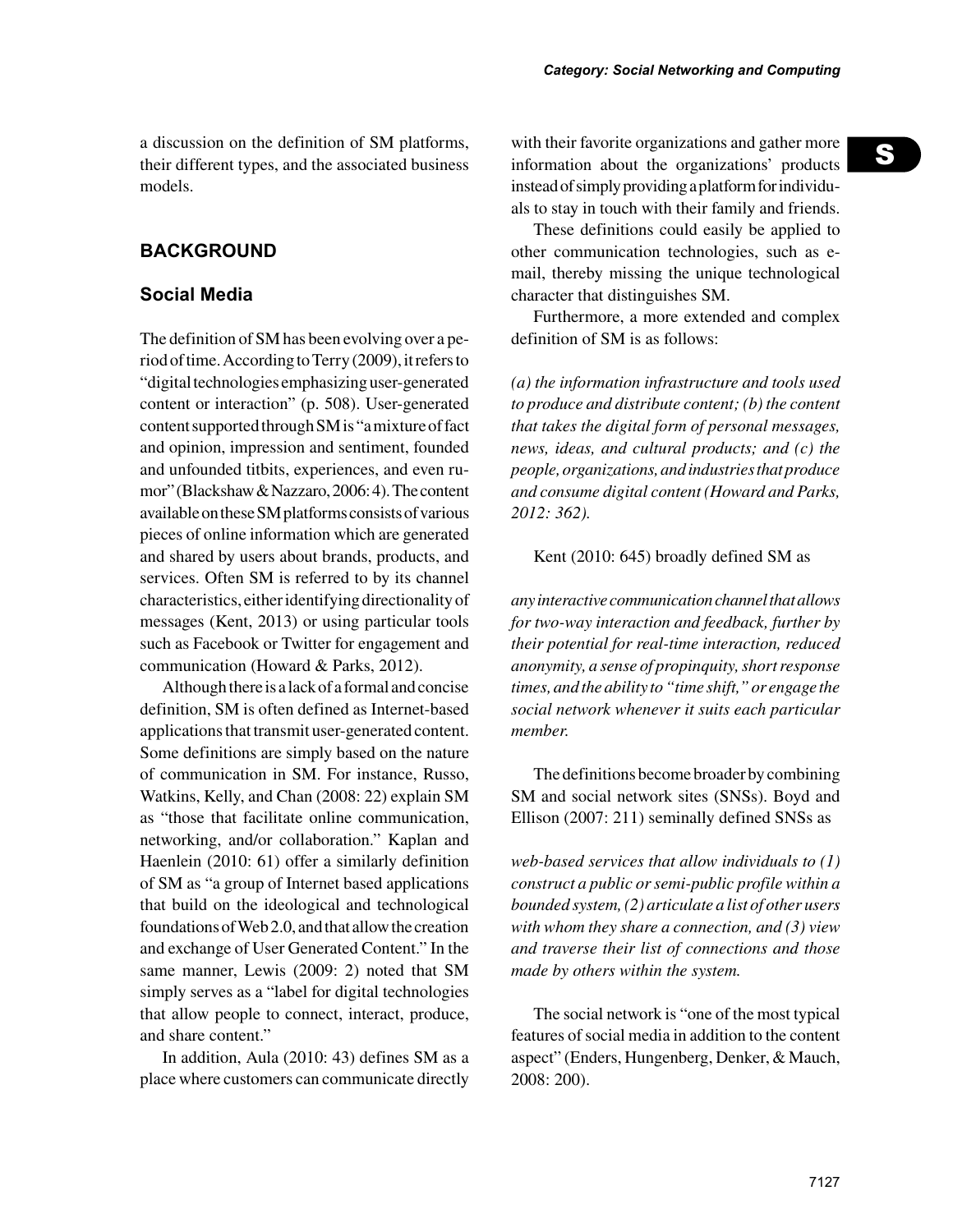SM allows individuals to meet strangers, but rather they enable users to articulate and make visible their social networks. It also allows users to "enhance their profiles by adding multimedia content or modifying the look and feel of their profiles" (Hanna, Rohm, & Crittenden, 2011: 266).

As discussed, definitions in earlier literature, SM have been defined by specific features, minimizing their unique communicative properties. To sum up all definitions, a new definition of SM given by Carr and Hayes (2015: 50) is as follows:

*SM are Internet-based channels that allow users to opportunistically interact and selectively selfpresent, either in real-time or asynchronously, with both broad and narrow audiences who derive value from user-generated content and the perception of interaction with others.*

As observed above, the definitions are diverse and continuously evolving. This chapter will use SM platform as an inclusive term and in an operational sense.

# **SM Platforms**

SM platforms can be differentiated on the basis of technology, content, and functions. They represent different online sources: review website, blogs, discussion boards, chat rooms, and social networking sites, for creating and sharing of information and knowledge about businesses and their products/services (Blackshaw & Nazzaro, 2006). Kietzmann, Hermkens, McCarthy, and Silvestre (2011) identify seven fundamental building blocks in understanding SM in what has come to be known as the honeycomb model: *identity*—the extent to which customers choose to reveal their identities; *presence*—the extent to which customers know whether others are available; *relationships*—the extent to which customers relate to each other; *conversations*—the extent to which customers communicate with each other; *groups*—the extent to which customers are ordered or form communities; *reputations*—the extent to which customers know the social standing and content of others; and *sharing*—the extent to which customers exchange, distribute, and receive content. Irrespective of the name of the SM platforms, one can differentiate them on the basis of these functional blocks.

SM platforms can be categorized into the following types (Lietsala & Sirkkunen, 2008): SNSs (LinkedIn, Facebook, MySpace), collaborative productions (Wikipedia), content creation and publishing (blogs, v-blogs, podcasts), content sharing (Flickr, YouTube), virtual worlds (FarmVille, Second Life), add-ons (Slide, Friends for Sale), and social commerce (Tripadvisor, Groupon, and Facebook Connect).

The number of SM platforms' users, worldwide, is continuously increasing at a phenomenal rate. It is predicted that in 2016 there will be around 2.13 billion SM users around the globe, up from 1.79 billion in 2014. Almost two-thirds (64%) of these users use or will use such SM platforms at least once a day through their computers. However, users are now increasingly using their smart phones to access SM platforms (Nielsen, 2014). Almost 47% of smart phone owners visit SM platforms every day. Furthermore, they are logging their presence with their profiles and connecting on to multiple SM platforms. While Facebook remains the largest SM platform, users are now taking to other social platforms such as LinkedIn, Pinterest, and Instagram.

### **REVENUE MODELS OF SM**

SM platforms were thriving primarily on usergenerated content and did not focus much on revenue generation in the early phases of their growth. With the increase in the number of SM platforms with hyper-specialized focus, the modes of revenue generation are also evolving. In literature, the most discussed revenue models are advertising models and subscription models (Enders et al., 2008; Vukanovic, 2011; Wang, Ye,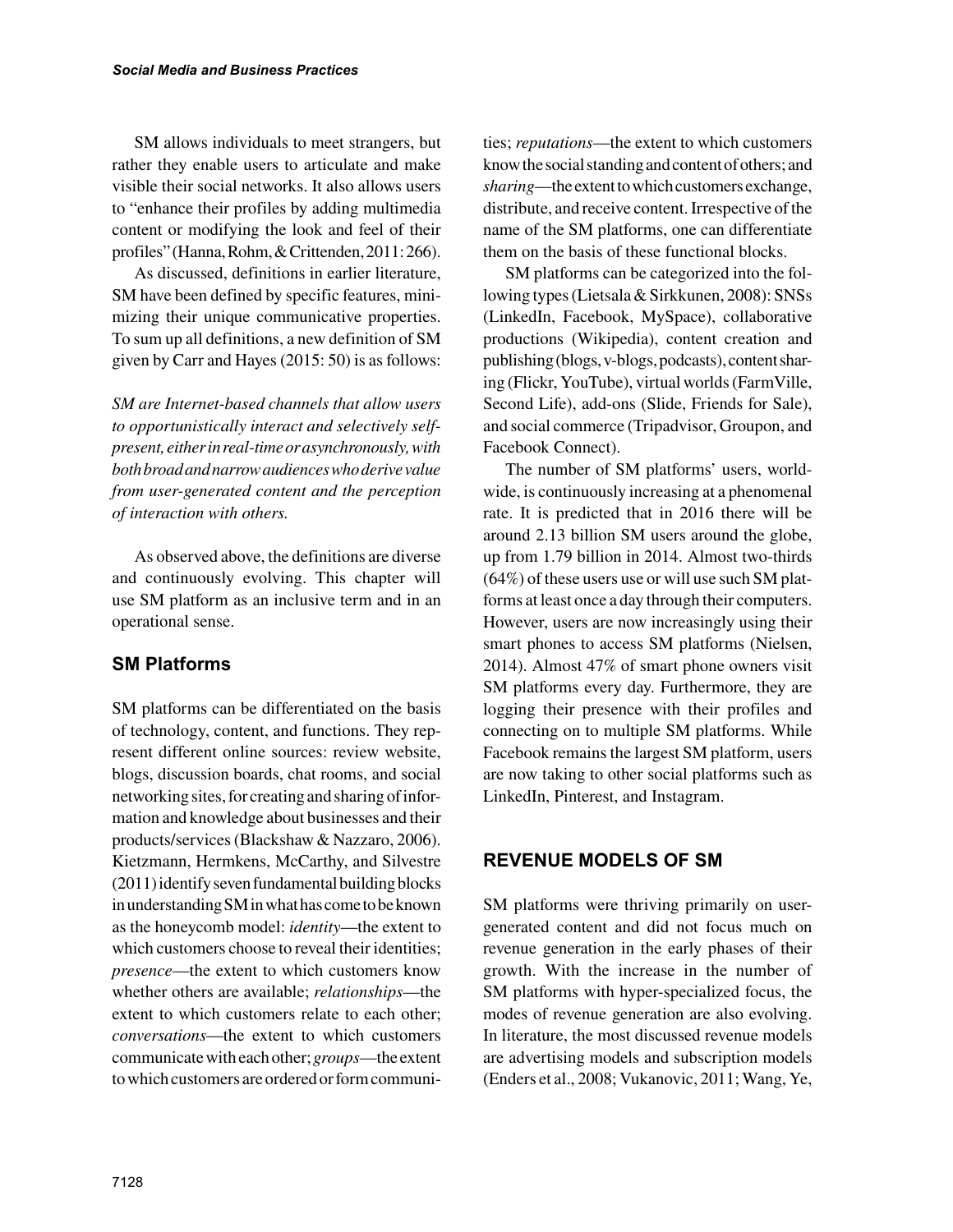Zhang, & Nguyen, 2005). The other models are: licensing of content and technology to third parties, selling goods and services to the community, and voluntary donations (Canzer, 2006; Lietsala & Sirkkunen, 2008; Zeng & Reinartz, 2003).

### **Advertising-Based Models**

Advertising in SM platforms is now an approach that is as commonly adopted by businesses as advertising in traditional media such as newspapers and magazines. SM platforms have begun to incorporate brand pages, ad videos, and additional user-generated content for revenue. In addition, users and businesses can create their own profiles or brand sites using SM platform to advertise their particular products or services. On SM platforms, two types of advertising can be observed: affiliate models and banner advertising. In banner advertising, fees are charged by the platforms in exchange for the display of advertisements on their websites (Canzer, 2006). Facebook and YouTube are well-known examples of banner advertising. In affiliate models, SM platforms direct traffic to an "affiliate" website and, in turn, might get a percentage of revenues from the resulting sales. The popular Japanese social networking site Mixi allows users to rate and review books, games, and other items and connects users directly to Amazon Japan with one click to facilitate the purchase of those items or to listen to music which can later be bought from the iTunes store. Facebook, for example, offers businesses the option to construct individual groups in return for a sponsorship. For SM platforms relying on an advertising model, it is essential that the intended audience be large and highly differentiated to increase revenues. Thus, the key revenue driver for this model is the number of users.

#### **Subscription-Based Model**

Some SM platforms charge users for accessing content which is generated on their site. This model requires users to subscribe by paying a specified amount for accessing content (Enders et al., 2008) on the platform. In some practices, this is referred to as the Freemium model, in which users have two choices, either to subscribe to a basic free account package which guarantees a limited amount of content/services or a pro account, at an additional cost, that provides enhanced features. For example, LinkedIn initially offers free subscription only for limited features, but for advanced features a subscription fee is charged. Sometimes users are not willing to pay a subscription fee for a service just because of a lack of trust. A certain degree of user trust is needed because users need to be convinced for them to be willing to pay for a service (Wang et al., 2005). For that, SM platforms provide free trials for users to comprehend the service offering. A good example of a subscription-based model is The Auteurs, an SM platform built around classic films. Users need to subscribe for accessing movies. The crucial driver in subscription-based models is the creation of high levels of unique customer value, which then determines their willingness to pay for a service. The attractiveness of content becomes a significant factor when companies want to charge their customers for what is essentially free content.

Another model similar to subscription model is Pay-per-item model where users need to pay SM platforms for accessing particular content of interest to them. For example, iSTockphot offers audio, video, and photos from its user stock and charges a fixed amount for each. Such SM platforms could recommend or sell user-generated content as part of their own stock on a pay-per-item terms. YouTube, another example, sells videos as per a pay-per-item model. Users need to pay a particular amount mentioned in the video itself.

The platforms either serve as a host wherein users upload their content as in YouTube and Flickr or provide additional features for the additional fees as in Linkedin. In both the cases, user-generated content is key.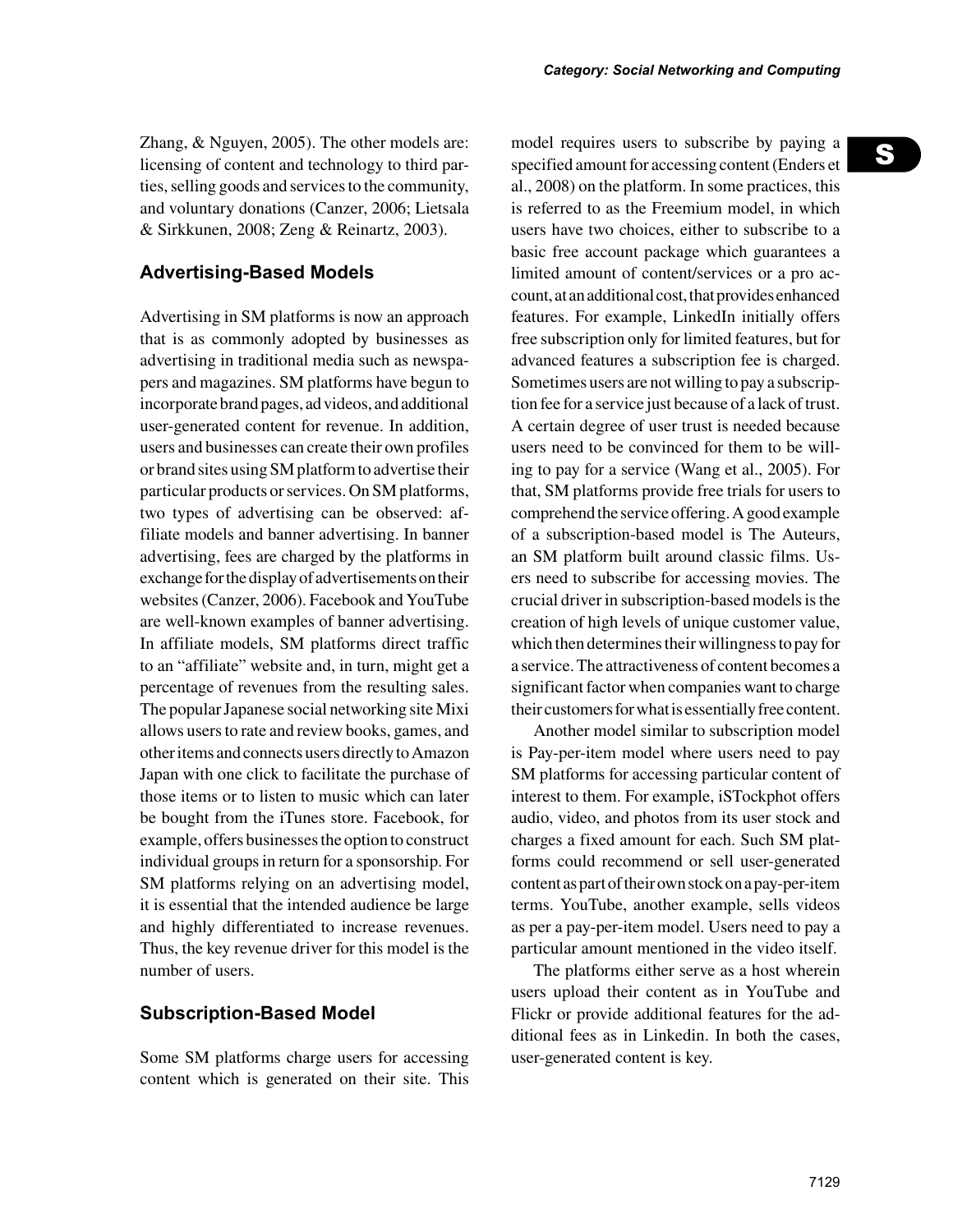# **Licensing of Content and Technology to Third Parties**

Licensing content to third parties may also be a source of revenue because of the tremendous growth in user-generated content on SM. An SM platform can be licensed to other businesses who want to employ similar features or services for their individual use. Twitter, for example, gains more than 15% of its sales, that is, around \$47.5 million through such arrangements. It is generated by the licensing of its massive quantity of data to analytics businesses. Although this model is not as popular and profitable as advertising and subscription, it has the potential to grow into a huge revenue stream for Twitter. Sometimes it contains provision for the licensing of content on a revenue sharing basis between itself and content generators. YouTube, for example, primarily compensates the content creators through a program called Content License Agreement, and through revenue sharing arrangement a certain amount of money is made from some videos by both YouTube and the content creator.

# **Voluntary Donations**

In this type of model, SM platforms can use the freely available user-generated content, like that of small girl singing on the street or musician performing, for donation from others. For this, a significant number of SM platforms such as blogs, wikis, online video, and online music users ask for donations using a donate-button available on these platforms for various purposes including content access, platform maintenance, and web hosting (Goh, Heng, & Lin, 2013). This facilitates web development such as open source and user-driven innovations. For example, Wikipedia gets moneys from donations from users and other individuals. Every year, there are banners asking users to donate some money to the Wikimedia Foundation, the non-profit organization which runs Wikipedia. A common feature of such SM platforms is that they run their operations with limited funding (often thanks to pro-bono time invested by volunteers and users).

# **Selling Goods and Services 7-2** to Community

SM platforms have large audiences because of their networking and community mobilization capabilities and this creates an opportunity for businesses to promote and sell products or services directly to these users. SM platforms incorporate gaming techniques on their networks, driven by the monetary opportunities that they present. The sale of virtual goods will remain the primary source of revenue for these platforms. Some SM platforms, for example, allow the sale of online virtual games and virtual accessories to their users. For instance, the Mypurchase service of MySpace offers a platform to creators to sell their music, taking a portion of sales revenues in exchange.

To summarize, these revenue/business models used by SM are very new approaches, and more empirical research is required to optimize these model for better returns. Many SM platforms are now trying to integrate various revenue models to maximize revenues. For example, SoundCloud, an audio sharing platform, uses a combination of subscriptions, selling goods, and revenue sharing models. Furthermore, businesses are trying to integrate SM platforms into their activities. In the next section, use of SM platforms for various business functions is described.

# **SM PLATFORMS IN BUSINESSES**

Many businesses use SM platforms as an advertising channel only because they are accessed by the public at large. Hence, the most evident application of SM platforms in business is to use them for different kinds of online promotional activities (Mangold & Faulds, 2009). Mangold and Faulds (2009) stated that SM platforms are an opportunity to construct brands, exhibit leadership behaviors, enlarge resources, achieve new audiences, and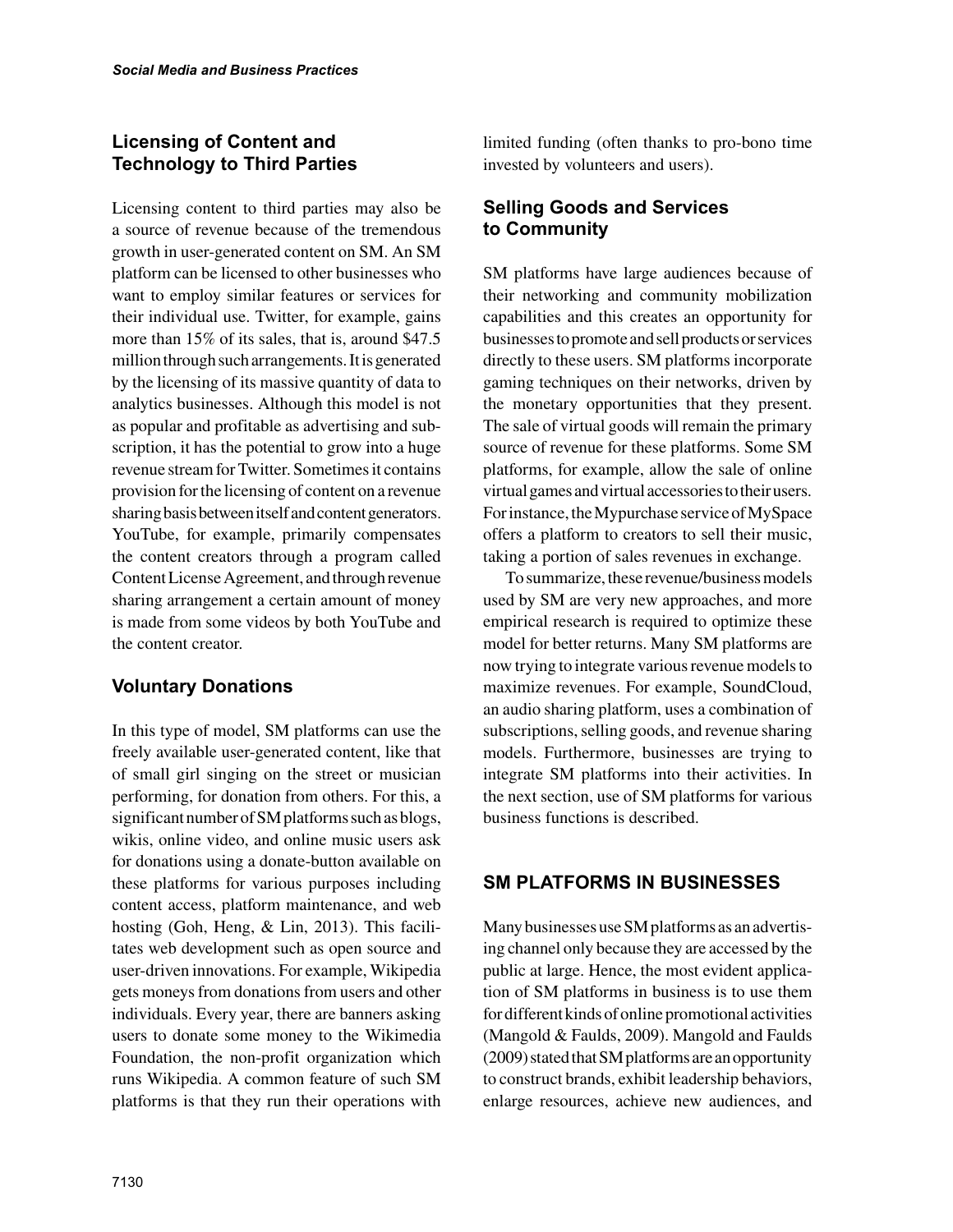find new sources of ideas. Direction (2011) proposed a collective benchmark for businesses by classifying whether they can gain benefits from SM platforms or not after incorporating them into their business functions. An essential set of related questions is how businesses should engage and communicate with customers through SM platforms (Jussila, Karkkainen, & Leino, 2011). Andriole et al. (2010) enumerated six latent factors that are influenced using SM platforms, and that ultimately affect business performance: (1) collaboration and communication: capacity to coordinate discussions, to audit communication streams, and to reach more people faster; (2) rapid application development: capacity to engage experts, customers, suppliers, and company employees to modify and to develop applications easier and faster; (3) customer relationship management: solving customer service issues, using forums, wikis, and others, mine customer data effectively, ask for customer feedback, reach more customers, and communicate effectively with customers; (4) innovation: exchange of ideas between experts, fuelled by user-generated content and mass cocreation, capability to improve success rates, to produce efficiently; and (v) knowledge management: capabilities to share, retrieve, organize, and leverage knowledge. Some researches (Bruhn, Schoenmueller, & Scheafer, 2012; Hoffman & Fodor, 2010) show that businesses have already employed SM platforms for value proposition by incorporating it into their various business activities including marketing, recruiting, product innovation, and customer service. Needless to say, SM platforms will not become effective until they are used creatively, with a systematic approach and day-to-day effort toward building confidence in the brand and a loyal user community.

### **Customer Engagement**

Brodie et al. (2011) defined *customer engagement* as "a psychological state that occurs by virtue of interactive, co-creative customer experiences with a business." Because of these inherent interactive

characteristics, SM platforms may connect customers and businesses by facilitating conversation and providing user-generated content, thus fostering customer engagement. In addition to this, customers who actively participate in online activities on SM platforms are regarded as highly valuable for a business. This provides benefits in terms of customer commitment, trust, customers' emotional connect, and loyalty (Brodie, Ilic, Juric, & Hollebeek, 2013). SM enables customers as well as non-customers to contribute in marketing mix decisions and value adding (Sashi, 2012). User-generated content from SM platforms can significantly improve customer loyalty and satisfaction, particularly as customer requirements transform over a period of time (Lorenzo-Romero, Constantinides, & Brünink, 2014).

Max Bupa<sup>1</sup>, India's premier health insurance company, uses its engagement platform, Get Help, on Facebook to provide services to customers daily. This innovative platform enables customers to buy a health policy using their Facebook account, interact and share their experience with Max Bupa, and also get instant customer service at their convenience, anywhere, anytime. This has resulted in an increase in positive conversations with complaints decreasing by more than 60%. The turnaround time has consequently decreased by 50%.

### **Brand Awareness**

The brand is a symbol, feature, or any other observable mark of a product or company that differentiates it from others. They are markers of recognition and composite social phenomena (Schau, Muñiz, & Arnould, 2009). Nowadays, branding is considered as an ongoing social process (Fueller, Schroll, Dennhardt, & Hutter, 2012). The social character of brands and the significance of engagement in co-creating brand value (Fueller et al., 2012) reinforce the role of SM platform as a brand awareness channel. The participatory potential of SM enables the users to affect brands in multiple ways. The recent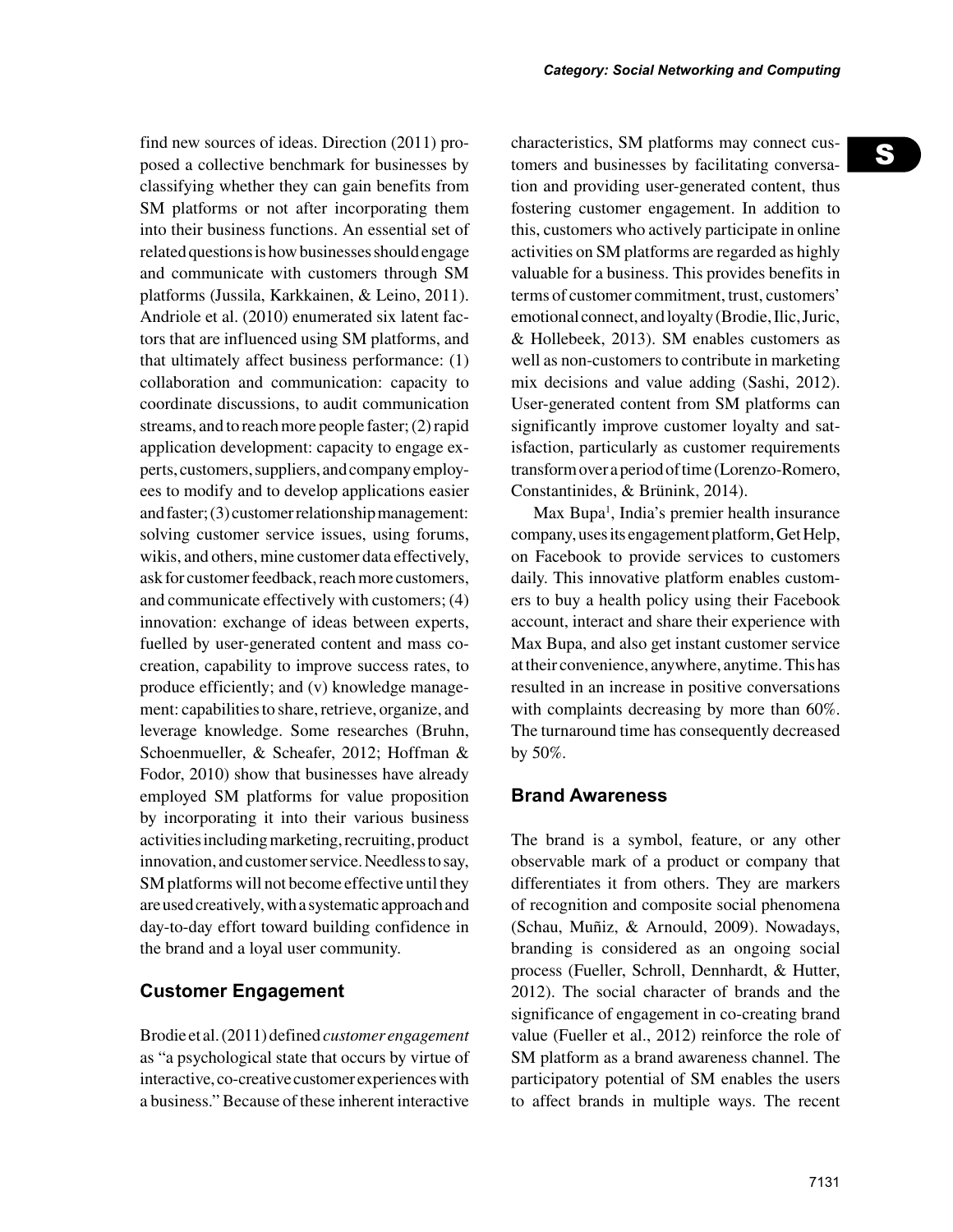researches might not focus on brand reputation but on related concepts such as customer trust, emotional appeal, and brand attitude and they are showing positive effects overall (Van Noort & Willemsen, 2011). Brand reputation is a measure of how users feel about, talk about, and act toward an organization's brand (Tsimonis & Dimitriadis, 2014). Users are more likely to choose businesses with a positive brand reputation and are willing to pay more for their products. Applying SM strategies for branding can definitely help businesses. To attract more consumers, businesses are constructing their presence on SM platforms after receiving in-depth information on where and how they or their brands are positioned on SM platforms (Hutton & Fosdick, 2011). Furthermore, it is found that users' online purchasing decision is dependent on the brand perception while using the SM (Chen & Xie, 2008). The online reviews serve as critical approach in measuring brand sentiment (Stelzner, 2012).

For example, India International Jewellery Week (IIJW), an initiative to showcase India's finest jewellery, has built awareness through SM platforms as the biggest international jewellery festival in India. Various communication strategies are adopted to create brand awareness for IIJW on SM platforms. IIJW-related images and coverage of live events are uploaded on Facebook. The use of hashtags like #IIJW and tagging the celebrities are also used for promoting the event. As a result, 1166 people saw IIJW live online and its Twitter followers increased by 50% in a span of 5 days. In addition to this, #IIJW was used by 581 users and about 6,98,920 people were reached through Twitter which accounts for 1,454,957 impressions.

### **Marketing**

Marketing is defined as an effort to find the requirements of specific communities and delivering the desired service/product to them. Earlier businesses used various conventional marketing approaches to identify such communities and assess their requirements. Today, exclusive dependency on traditional media for marketing is inadequate for businesses to survive. In addition to creating online presence, businesses need to know how to interact with their customers online. SM platforms provide opportunities to expand relationships between users and businesses (Hlavinka & Sullivan, 2011; Lipsman, Mudd, Rich, & Bruich, 2012; Mangold & Faulds, 2009). Chi (2011: 46) defines SM marketing as a "connection between brands and consumers, offering a personal channel and currency for user centred networking and social interaction." Many studies define SM platforms as a new marketing tool (Berinato & Clark, 2010; Paquette, 2013) and appropriate for awareness building, influence, and the attainment of marketing objectives that help improve marketing communication effectiveness and make for better marketing impact (Lipsman et al., 2012). Kumar, Bhaskaran, Mirchandani, and Shah (2013) hailed SM marketing as a customer-loyalty-building and promotional tool. As supported by available literature, if SM platforms are used effectively, brand advocates can be controlled and exploited which would result in both strategic and operational benefits (Chan & Guillet, 2011).

For example, Fork You Too, a casual dining cafe in Delhi NCR, decided to go to SM platforms for restaurant marketing campaigns. They created a campaign around Bollywood movie posters with a Fork You Too–style twist on Facebook, Twitter, and Instragram. The content was strictly aligned toward food, drinks, cuisine, and events with a quirky and fun factor. As a result, Fork You Too has a fan base of more than 25,000 which increased their fan base 12 times on Facebook. They have 200 plus followers on Twitter and 250 plus followers on Instagram.

# **Product Design and Development**

Product design and development is defined as a process which starts with identifying customer requirements and ends with converting these into a product. Customers often share their thoughts and feeling on product or event through SM platforms.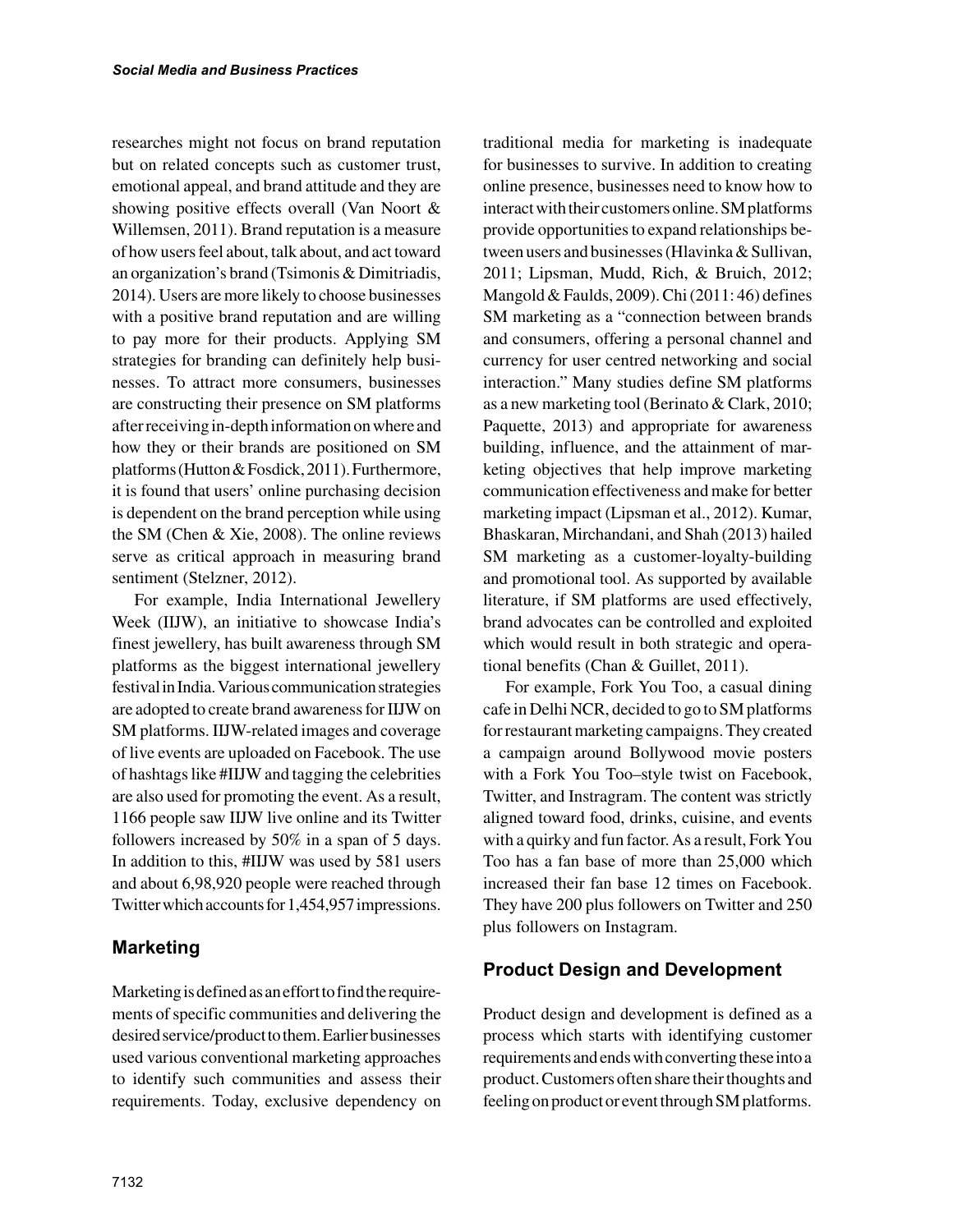Hence, SM platforms have empowered customers to circulate their creations and opinions and thus add new content. It has also become a new method for businesses to collect people's opinions and understand their preference. User-generated content may embed customers' experiences of a product, with information on product engage-

ment (e.g., product features) and other related information (e.g., shopping experiences; Chua & Banerjee, 2013). The strategic use of SM platforms for developing product features and form user-generated content is a comparatively new area that connects marketing and product design and is a fine example of how two formerly distinct business functions are brought together by the advent of SM (Ng, 2013).

Starbucks, a coffee house, has demonstrated its versatility in engaging customers through various SM platforms, such as MyStarbucksIdea, Facebook, Twitter, and Foursquare (Gallaugher & Ransbotham, 2010). Starbucks closely followed the principle of "design with customers" in defining the role of customers, allowing them to play the role of creators and evaluators of ideas. As a result, Starbucks received more than 120,000 product ideas, 41,000 experience ideas, and 24,000 involvement ideas all posted on MyStarbucksIdea. Starbucks has more than 36 million likes on the Starbucks corporate page and has more than 180,000 users talking about it. Seventeen million users have visited this page on Facebook. It has 18,7000 tweets on its corporate blog with 5.95 million followers following and focusing on the Starbucks' brand on Twitter, and more than 40 million followers on Foursquare.

#### Sales

From the sales/business function perspective, previous studies have shown that direct communication between customers and suppliers is essential in capturing the expectations with regard to a product or service and the desired requirements (Moncrief, Marshall, & Rudd, 2015). Marshall, Moncrief, Rudd, and Lee (2012) argue that the SM platforms provide the required information to customers and share strong evidence to support the positive linkages between use of SM platforms and business success. Furthermore, it is evident that online reviews on SM platforms positively influence product sales. The prevailing positive and negative sentiments emerging out of online conversations have a significant impact on sales (Sonnier, McAlister, & Rutz, 2011; Tirunillai & Tellis, 2012). Businesses need to embrace SM platforms and related technology strategies in sales for gaining a competitive advantage (Stockdale, Ahmed, & Scheepers, 2012).

LuLu Mall, one of the most happening malls in the state of Kerala, India, launched an NRI Shopping Festival to attract NRIs, tourists, and the general public to the mall during its promotion period. The main tool used for this purpose was SM platforms to create a buzz around the events and to reach out to potential shoppers. The Facebook page and Twitter handle were updated with these promotional posts on a daily basis. The promotional content was posted on Facebook page of LuLu hypermarket, Dubai. This page had more than 40,247 fans from the Indian subcontinent including Kerala. As a result, LuLu mall increased its sales by 29%. There was also a growth in the number of Facebook likes and fans: 1,51,164 likes to 1,77,268, an increase of 26,104, with reach among fans of 53,99,573 and an impression of 86,83,222.

#### **Promotion**

A promotional approach often refers to direct marketing, advertising, and interactive marketing to encourage their products/services (Thackeray, Neiger, Hanson, & McKenzie, 2008). With the arrival of advanced technologies on SM platforms, there is an enhanced potential for promotion by businesses (O'Reilly, 2005). In the case of social promotion, this information is about product-related behaviors, ideas, and services (Thackeray et al., 2008). Mayzlin (2006) examined user-generated content which is a combination of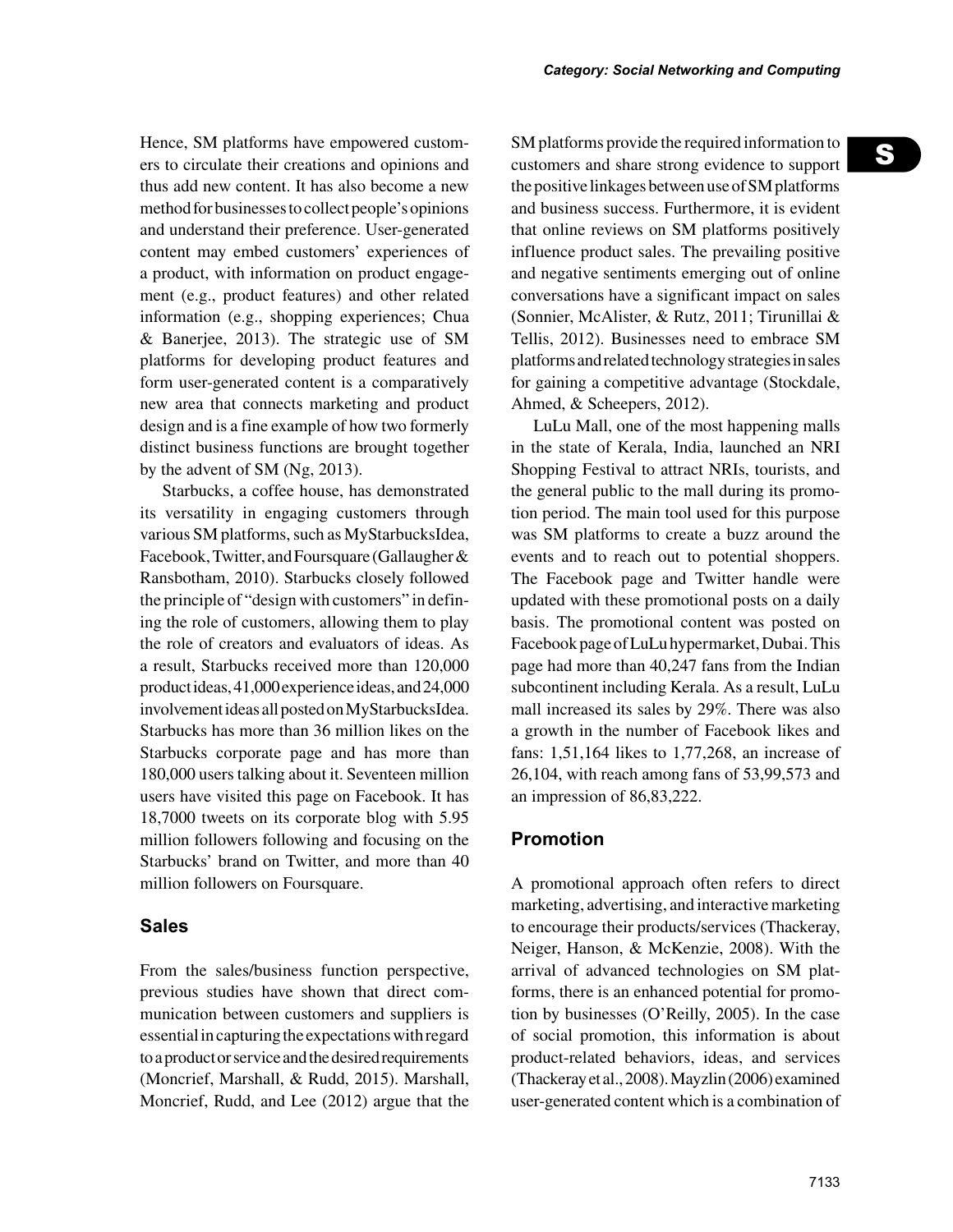business promotions and user recommendations using analytical models and found that it can still be influential despite the obvious promotional aim by businesses in such online settings.

MindShift Interactive, a leading digital marketing and research firm, completed a comprehensive SM campaign for HomeShop18's new "Shopping Makes Me Happy" jingle. The promotional campaign was built on Twitter revolving around happiness and excitement among key opinion leaders with influencers exchanging tweets with reasons/ people that made them happy. As a result of this, HomeShop18 surprised people with vouchers to increase the happiness quotient. This garnered an overall outreach of 23 million users across SM, trending for more than 24 hours across India.

# **FUTURE RESEARCH DIRECTIONS**

Aral et al (2013) highlighted four major areas of research: design and features, strategy and tactics, management and organization, and measurement and value from the perspective of three levels of analysis—users and society, platforms and intermediaries, and firms and industries. Although some of the above-identified gaps are being explored, the area of research-related SM platforms is still largely unexplored. There is also a need for research in terms of differences between information-rich and information-poor countries. Many businesses are located in the developing world and are targeting customers from both domestic and foreign markets and whose use of SM platforms is different. There is a need for research specifically focusing on businesses' adoption of SM platforms in the information-poor contexts of the developing world.

SM platforms are also breeding ground for negative sentiments vis-a-vis products. An impulsive customer can damage the brand despite it being his or her own mistake. Given the dynamic nature of SM platforms, the risk mitigation strategies need to be robust and implementable. The other challenges involved include the lack of control over the content on the platforms owned by others and the control over users in terms of access and nature of content to be viewed. There is a need for research in the creation of risk mitigation frameworks based on empirical data available.

Further research is also required for developing methodological solutions to deal with the representativeness of the SM data. As the usergenerated content is limited only to the users on the SM platforms, this might not be identical to the overall population. Because not all the SM platforms share the background information about the users, generalized validation of SM data for the populations needs to be strengthened.

# **CONCLUSION**

SM is increasingly becoming an important component that is impacting different business functions. Despite the larger number of users, most SM platforms are primarily generating revenue from advertisements and through affiliate relationships. Businesses can use SM platforms for customer engagement, brand awareness building, marketing, product design and development, sales, and promotion. For each of these areas of business, extant literature was presented along with the examples. Future research in this domain should look at at least four areas design, strategy, management, and measurement from the perspective of users, platforms, and firms. A focus on the developing world as the context will enrich the field by showcasing the differential adoption strategies adopted by or available to businesses. The development of risk mitigation frameworks will be helpful to businesses in dealing with the negative sentiments and other risks associated with the emotional outburst of users. The representativeness of SM data is still an open question and further work to strengthen the methodological rigor will benefit the field greatly.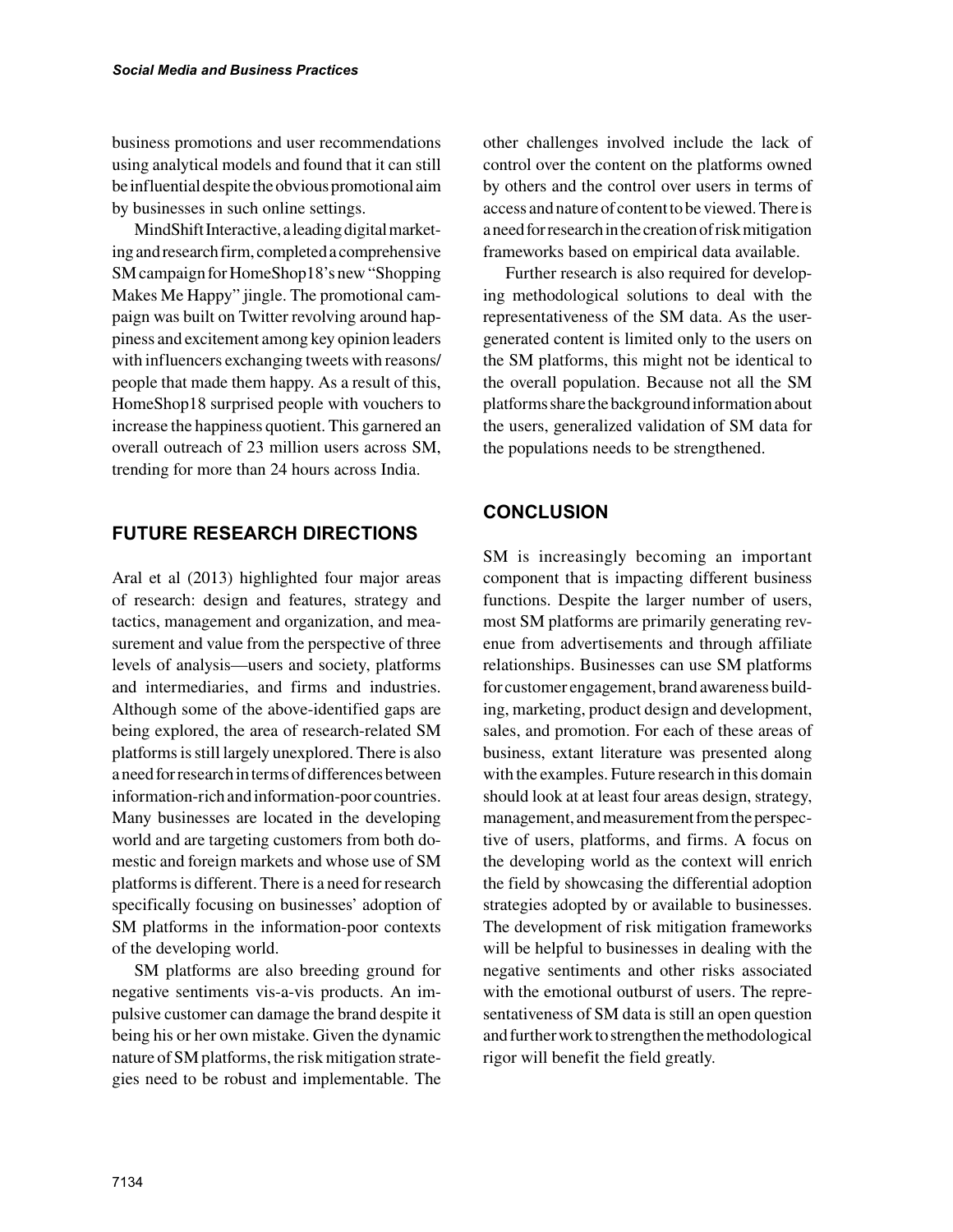# $ACKNOWLEDGMENT$

The authors are thankful to Ms. Nalini Srinivasan for wonderful copyediting.

## **REFERENCES**

Andriole, G. L., Bostwick, D. G., Brawley, O. W., Gomella, L. G., Marberger, M., Montorsi, F., & Rittmaster, R. S. et al. (2010). Effect of dutasteride on the risk of prostate cancer. *The New England Journal of Medicine*, *362*(13), 1192–1202. doi:10.1056/NEJMoa0908127 PMID:20357281

Aral, S., Dellarocas, C., & Godes, D. (2013). Introduction to the special issue-social media and business transformation: A framework for research. *Information Systems Research*, *24*(1), 3–13. doi:10.1287/isre.1120.0470

Aral, S., & Walker, D. (2011). Creating social contagion through viral product design: A randomized trial of peer influence in networks. *Management Science*, *57*(9), 1623–1639. doi:10.1287/ mnsc.1110.1421

Aula, P. (2010). Social media, reputation risk and ambient publicity management. *Strategy and Leadership*, *38*(6), 43–49. doi:10.1108/10878571011088069

Berinato, S., & Clark, J. (2010). Six ways to find value in Twitter's noise. *Harvard Business Review*, *88*(6), 34–35.

Blackshaw, P., & Nazzaro, M. (2006). *Consumergenerated media (CGM) 101: Word-of-mouth in the age of the web-fortified consumer*. New York: Nielsen BuzzMetrics.

Bowden, J. L.-H. (2009). The process of customer engagement: A conceptual framework. *Journal of Marketing Theory and Practice*, *17*(1), 63–74. doi:10.2753/MTP1069-6679170105

Boyd, D., & Ellison, N. B. (2007). Social network sites: Definition, history, and scholarship. *Journal of Computer-Mediated Communication*, *13*(1), 210–230. doi:10.1111/j.1083-6101.2007.00393.x

Brodie, R. J., Hollebeek, L. D., Juri, C. B., & Ili, C. A. (2011). Customer engagement: Conceptual domain, fundamental propositions, and implications for research. *Journal of Service Research*, *14*(3), 252–271. doi:10.1177/1094670511411703

Brodie, R. J., Ilic, A., Juric, B., & Hollebeek, L. (2013). Consumer engagement in a virtual brand community: An exploratory analysis. *Journal of Business Research*, *66*(1), 105–114. doi:10.1016/j. jbusres.2011.07.029

Bruhn, M., Schoenmueller, V., & Scheafer, D. B. (2012). Are social media replacing traditional media in terms of brand equity creation? *Management Research Review*, *35*(9), 770–790. doi:10.1108/01409171211255948

Canzer, B. (2006). E-business: Strategic thinking and practice. Boston, MA: Cengage Learning.

Carr, C. T., & Hayes, R. A. (2015). Social Media: Defining, Developing, and Divining. *Atlantic Journal of Communication*, *23*(1), 46–65. doi:1 0.1080/15456870.2015.972282

Chan, N. L., & Guillet, B. D. (2011). Investigation of social media marketing: How does the hotel industry in Hong Kong perform in marketing on social media websites? *Journal of Travel & Tourism Marketing*, *28*(4), 345–368. doi:10.1080/105 48408.2011.571571

Chen, Y., & Xie, J. (2008). Online consumer review: Word-of-mouth as a new element of marketing communication mix. *Management Science*, *54*(3), 477–491. doi:10.1287/mnsc.1070.0810

Chi, H. H. (2011). Interactive digital advertising vs. virtual brand community: Exploratory study of user motivation and social media marketing responses in Taiwan. *Journal of Interactive Advertising*, *12*(1), 44–61. doi:10.1080/15252019. 2011.10722190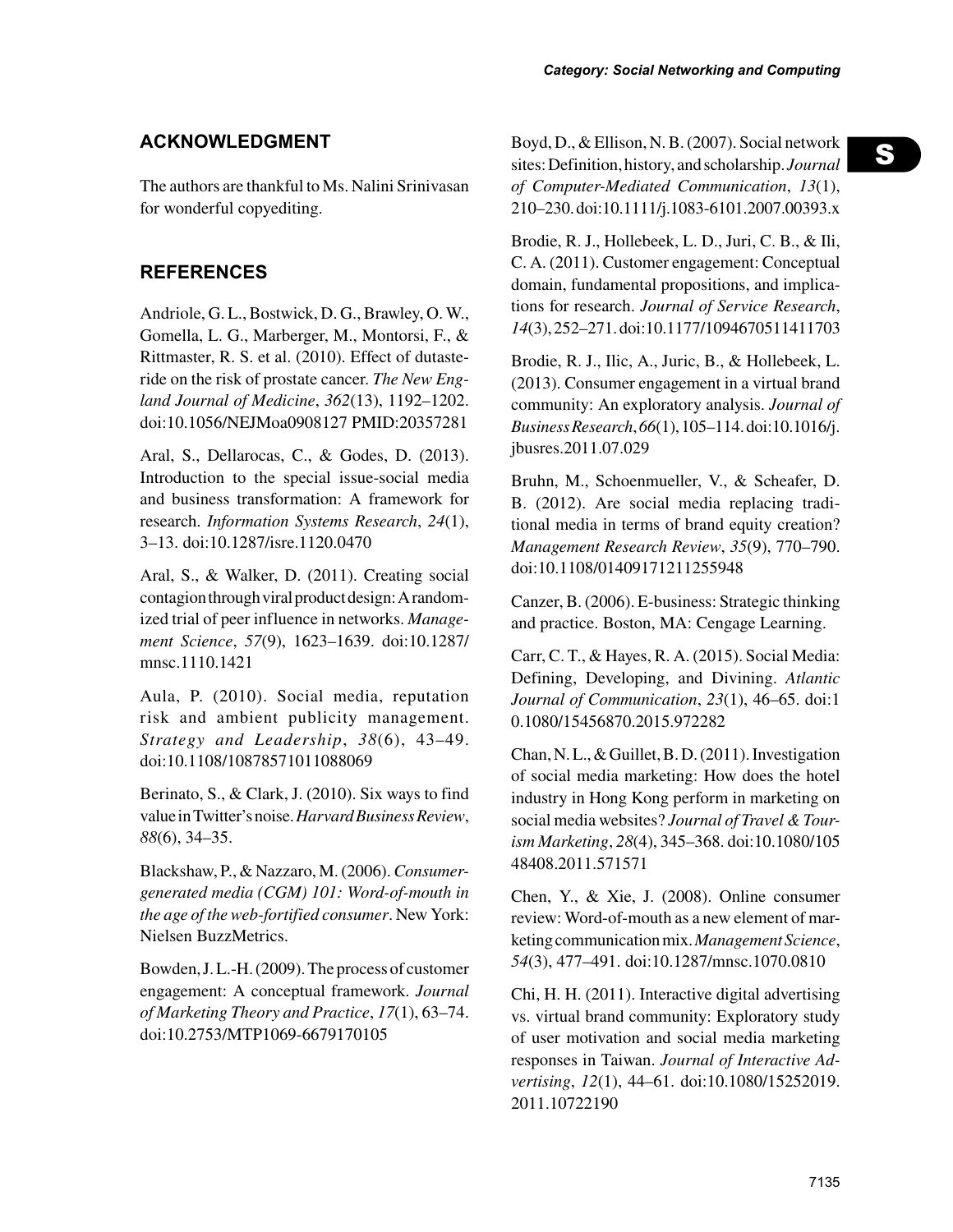Chua, A. Y., & Banerjee, S. (2013). Customer knowledge management via social media: The case of Starbucks. *Journal of Knowledge Management*, *17*(2), 237–249. doi:10.1108/13673271311315196

Curran, J, & Lennon, R. (2011). Participating in the conversation: Exploring adoption of online social media. *Academy of Marketing Studies Journal*, *15*(1), 21–38.

Direction, S. (2011). Friends in online places: Business and social media. *Strategic Direction*, *27*(10), 19–22. doi:10.1108/02580541111171229

Dong, J. Q., & Wu, W. (2015). Business value of social media technologies: Evidence from online user innovation communities. *The Journal of Strategic Information Systems*, *24*(2), 113–127. doi:10.1016/j.jsis.2015.04.003

Enders, A., Hungenberg, H., Denker, H. P., & Mauch, S. (2008). The long tail of social networking. Revenue models of social networking sites. *European Management Journal*, *26*(3), 199–211. doi:10.1016/j.emj.2008.02.002

Fueller, J., Schroll, R., Dennhardt, S., & Hutter, K. (2012, January). Social brand value and the value enhancing role of social media relationships for brands. In *System Science (HICSS), 2012 45th Hawaii International Conference on* (pp. 3218- 3227). IEEE. doi:10.1109/HICSS.2012.533

Gallaugher, J., & Ransbotham, S. (2010). Social media and customer dialog management at Starbucks. *MIS Quarterly Executive*, *9*(4), 197–212.

Gillin, P. (2007). *The new influencers: A marketer's guide to the new social media*. Sanger, CA: Quill Driver Books.

Goh, K. Y., Heng, C. S., & Lin, Z. (2013). Social media brand community and consumer behavior: Quantifying the relative impact of user-and marketer-generated content. *Information Systems Research*, *24*(1), 88–107. doi:10.1287/ isre.1120.0469

Hanna, R., Rohm, A., & Crittenden, V. L. (2011). Were all connected: The power of the social media ecosystem. *Business Horizons*, *54*(3), 265–273. doi:10.1016/j.bushor.2011.01.007

Hlavinka, K., & Sullivan, J. (2011). *Urban Legends: Word-of-Mouth Myths, Madvocates and Champions Debunking Myths About Brand Conversations and Word-of-Mouth in Social Media*. Colloquy.

Hoffman, D. L., & Fodor, M. (2010). Can You Measure the ROI of Your Social Media Marketing. *MIT Sloan Management Review*, *52*(1), 41–49.

Howard, P. N., & Parks, M. R. (2012). Social media and political change: Capacity, constraint, and consequence. *Journal of Communication*, *62*(2), 359–362. doi:10.1111/j.1460-2466.2012.01626.x

Hutton, G., & Fosdick, M. (2011). The Globalization of Social Media: Consumer Relationships with Brands Evolve in the Digital Space. *Journal of Advertising Research*, *51*(4), 564–570. doi:10.2501/JAR-51-4-564-570

Jussila, J. J., Karkkainen, H., & Leino, M. (2011, September). Benefits of social media in business-to-business customer interface in innovation. In *Proceedings of the 15th International Academic MindTrek Conference: Envisioning Future Media Environments* (pp. 167-174). ACM. doi:10.1145/2181037.2181065

Kaplan, A. M., & Haenlein, M. (2010). Users of the world, unite! The challenges and opportunities of social media. *Business Horizons*, *53*(1), 59–68. doi:10.1016/j.bushor.2009.09.003

Kent, M. L. (2010). Directions in social media for professionals and scholars. In R. L. Heath (Ed.), Handbook of Public Relations (pp. 643–656). Thousand Oaks, CA: Sage.

Kent, M. L. (2013). Using social media dialogically: Public relations role in reviving democracy. *Public Relations Review*, *39*(4), 337–345. doi:10.1016/j.pubrev.2013.07.024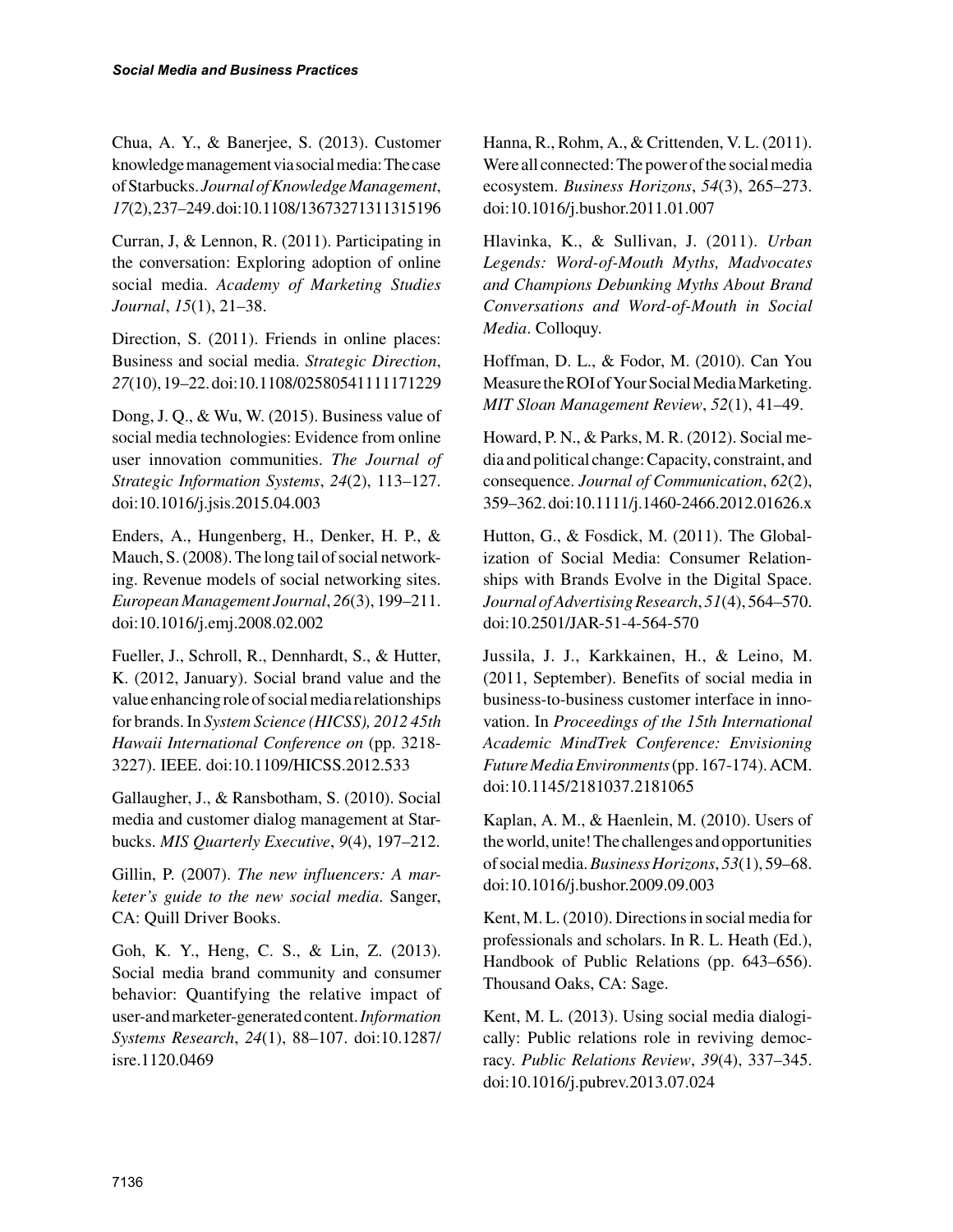Kietzmann, J. H., Hermkens, K., McCarthy, I. P., & Silvestre, B. S. (2011). Social media? get serious! Understanding the functional building blocks of social media. *Business Horizons*, *54*(3), 241–251. doi:10.1016/j.bushor.2011.01.005

Kumar, V., Bhaskaran, V., Mirchandani, R., & Shah, M. (2013). Practice prize winner-creating a measurable social media marketing strategy: Increasing the value and ROI of intangibles and tangibles for hokey pokey. *Marketing Science*, *32*(2), 194–212. doi:10.1287/mksc.1120.0768

Lewis, B. K. (2009). *Social media and strategic communications: Attitudes and perceptions among college students* (Doctoral dissertation). Oklahoma State University, OK, USA.

Lietsala, K., & Sirkkunen, E. (2008). *Social Media: Introduction to the tools and processes of participatory economy*. Tampere University Press.

Lipsman, A., Mudd, G., Rich, M., & Bruich, S. (2012). The power of" like": How brands reach (and influence) fans through social-media marketing. *Journal of Advertising Research*, *52*(1), 40–52. doi:10.2501/JAR-52-1-040-052

Lorenzo-Romero, C., Constantinides, E., & Brünink, L. A. (2014). Co-creation: Customer Integration in Social Media Based Product and Service Development. *Procedia: Social and Behavioral Sciences*, *148*, 383–396. doi:10.1016/j. sbspro.2014.07.057

Mangold, G., & Faulds, D. (2009). Social media: The new hybrid element of the promotion mix. *Business Horizons*, *52*(4), 357–365. doi:10.1016/j. bushor.2009.03.002

Marshall, G. W., Moncrief, W. C., Rudd, J. M., & Lee, N. (2012). Revolution in sales: The impact of social media and related technology on the selling environment. *Journal of Personal Selling & Sales Management*, *32*(3), 349–363. doi:10.2753/ PSS0885-3134320305

Mayzlin, D. (2006). Promotional chat on the Internet. *Marketing Science*, *25*(2), 155–163. doi:10.1287/mksc.1050.0137

Meredith, R., & ODonnell, P. (2011). A framework for understanding the role of social media in business intelligence systems. *Journal of Decision Systems*, *20*(3), 263–282. doi:10.3166/ jds.20.263-282

Moncrief, W. C., Marshall, G. W., & Rudd, J. M. (2015). Social media and related technology: Drivers of change in managing the contemporary sales force. *Business Horizons*, *58*(1), 45–55. doi:10.1016/j.bushor.2014.09.009

Ng, C. S. P. (2013, June). Factors affecting the business performance of firms utilizing social media. Paper presented at the 17th Pacific Asia Conference on Information Systems (PACIS), Jeju Islands, Korea..

Nielsen. (2014). *The Digital Consumer Report*. Retrieved March 24, 2015, from http://www. nielsen.com/us/en/insights/reports/2014/the-usdigital-consumer-report.html

O'Reilly, T. (2005). *Web 2.0: compact definition.* Message posted to http://radar. oreilly. com/ archives/2005/10/web\_20\_compact\_definition. html

Paquette, H. (2013). *Social Media as a Marketing Tool: A Literature Review*. Available at http://digitalcommons.uri.edu/cgi/viewcontent. cgi?article=1001&context=tmd\_major\_papers

Rheingold, H. (2000). *The virtual community* (Revised edition). Reading: Addison-Wesley Publishing Company.

Rodriguez-Donaire, S. (2012, June). Changing business model dynamics by means of social media. In *Management of Innovation and Technology (ICMIT), 2012 IEEE International Conference on* (pp. 370-377). IEEE. doi:10.1109/ ICMIT.2012.6225834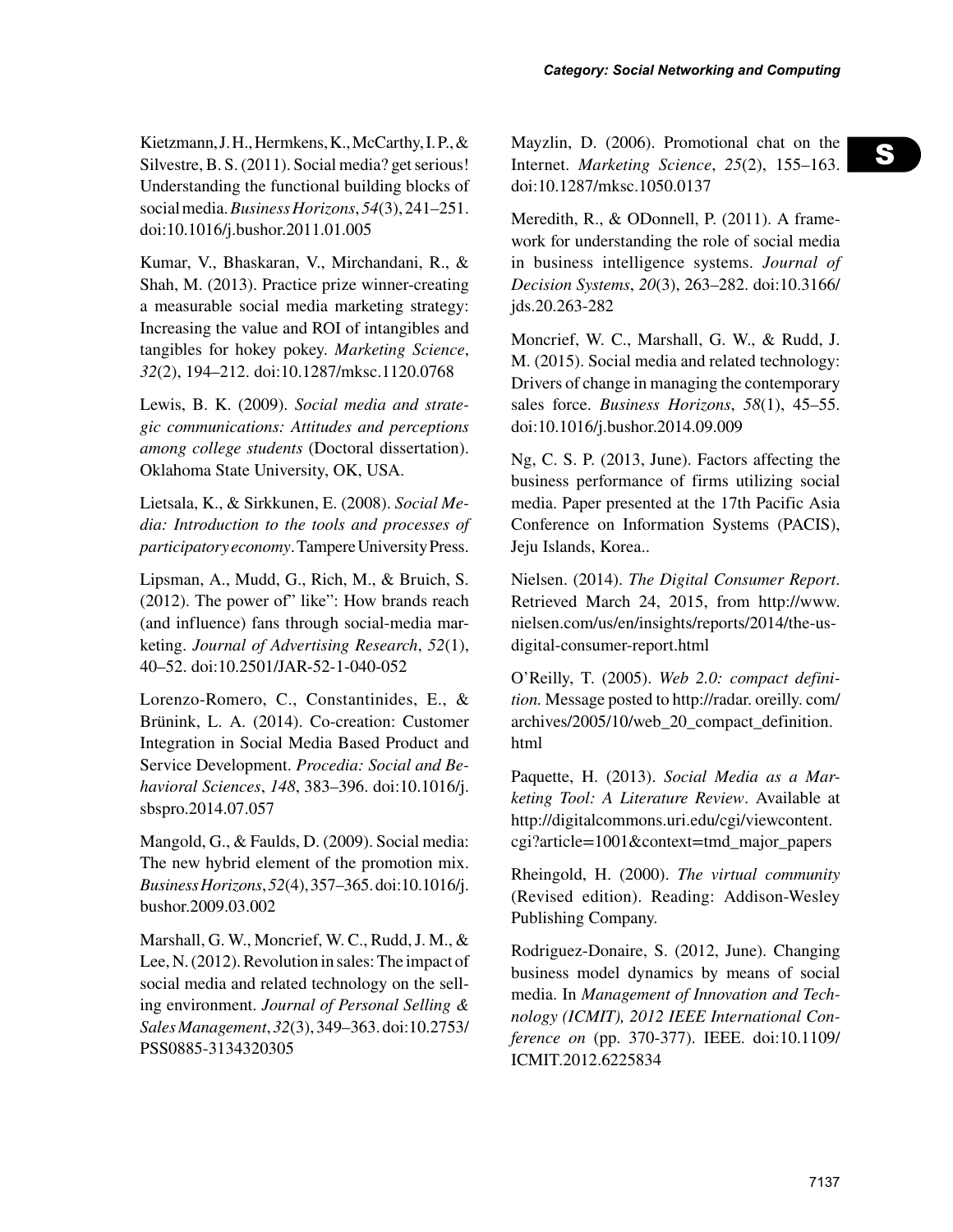Russo, A., Watkins, J., Kelly, L., & Chan, S. (2008). Participatory communication with social media. *Curator: The Museum Journal*, *51*(1), 21–31. doi:10.1111/j.2151-6952.2008.tb00292.x

Sashi, C. M. (2012). Customer engagement, buyer-seller relationships, and social media. *Management Decision*, *50*(2), 253–272. doi:10.1108/00251741211203551

Schau, H. J., Muñiz, A. M. Jr, & Arnould, E. J. (2009). How brand community practices create value. *Journal of Marketing*, *73*(5), 30–51. doi:10.1509/jmkg.73.5.30

Sigala, M., &Marinidis, D. (2009). Exploring the transformation of tourism firms' operations and business models through the use of web map services. In *European and Mediterranean Conference on Information Systems* (pp. 1–13). London, UK: Academic Press.

Sonnier, G. P., McAlister, L., & Rutz, O. J. (2011). A dynamic model of the effect of online communications on firm sales. *Marketing Science*, *30*(4), 702–716. doi:10.1287/mksc.1110.0642

Stelzner, M. (2012). *2012 Social media marketing industry report*. Retrieved April 13, 2015 from http://www.socialmediaexaminer.com/SocialMediaMarketingIndustryReport2012.pdf

Stockdale, R., Ahmed, A., &Scheepers, H. (2012, September). Identifying business value from the use of social media: An SME perspective. In Pacific Asia Conference on Information Systems (PACIS) proceedings (p. 169).

Terry, M. (2009). Twittering healthcare: Social media and medicine. *Telemedicine Journal and e-Health*, *15*(6), 507–510. doi:10.1089/ tmj.2009.9955 PMID:19659410

Thackeray, R., Neiger, B. L., Hanson, C. L., & McKenzie, J. F. (2008). Enhancing promotional strategies within social marketing programs: Use of Web 2.0 social media. *Health Promotion Practice*, *9*(4), 338–343. doi:10.1177/1524839908325335 PMID:18936268

Tirunillai, S., & Tellis, G. J. (2012). Does chatter really matter? Dynamics of user-generated content and stock performance. *Marketing Science*, *31*(2), 198–215. doi:10.1287/mksc.1110.0682

Tsimonis, G., & Dimitriadis, S. (2014). Brand strategies in social media. *Marketing Intelligence & Planning*, *32*(3), 328–344. doi:10.1108/MIP-04-2013-0056

Van Noort, G., & Willemsen, L. M. (2011). Online damage control: The effects of proactive versus reactive webcare interventions in consumergenerated and brand-generated platforms. *Journal of Interactive Marketing*, *26*(3), 131–140. doi:10.1016/j.intmar.2011.07.001

Vukanovic, Z. (2011). New media business models in social and web media. *Journal of Media Business Studies*, *8*(3), 51–67. doi:10.1080/1652235 4.2011.11073526

Wang, C. L., Ye, L. R., Zhang, Y., & Nguyen, D. D. (2005). Subscription to fee-based online services: What makes consumer pay for online content. *Journal of Electronic Commerce Research*, *6*(4), 304–311.

Zeng, M., & Reinartz, W. (2003). Beyond online search: The road to profitability. *California Management Review*, *45*(2), 107–130. doi:10.2307/41166168

# **ADDITIONAL READING**

Blanchard, O. (2011). *Social media ROI: Managing and measuring social media efforts in your organization*. New Delhi: Pearson Education.

Casalo, L. V., Flavian, C., & Guinaliu, M. (2008). Promoting consumers participation in virtual brand communities: A new paradigm in branding strategy. *Journal of Marketing Communications*, *14*(1), 19–36. doi:10.1080/13527260701535236